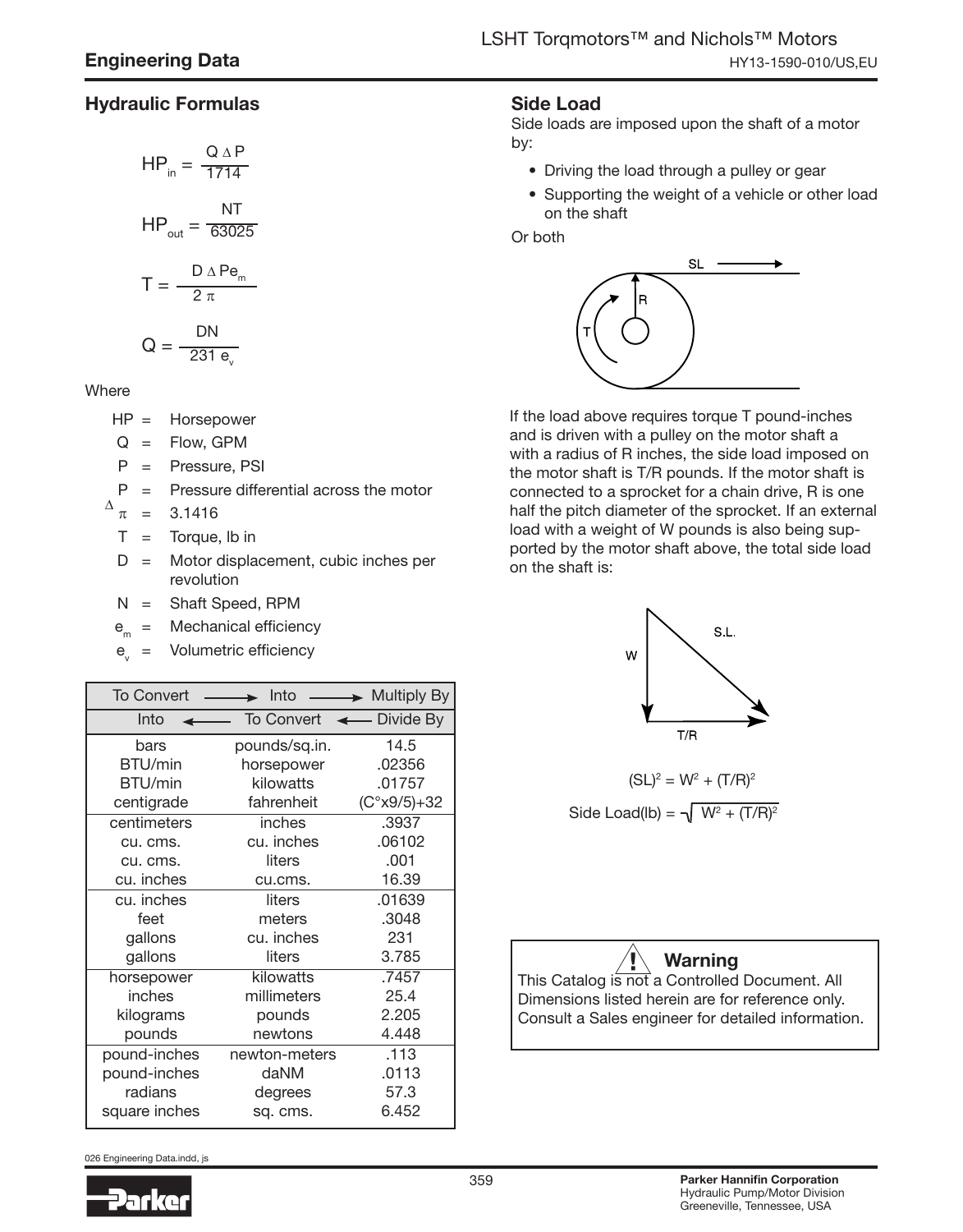#### Engineering Data

#### Vehicle Propulsion Systems

Hydraulic motors are often used to drive off-highway vehicles, either directly or through gear reducers. The power required to propel the vehicle, called "Tractive Effort," is supplied by the hydraulic motor(s). It is normally expressed in pounds and is the sum of the forces below:

 $TE = (RR + GR + F + DP) \times 1.1$  Where:

- RR = Rolling Resistance
- GR = Grade Resistance

F = Acceleration Force

DP = Drawbar Pull

### **Definitions**

## • Tractive Effort (TE)

Tractive effort is the total linear force that a vehicle can exert on the ground. Sometimes called "rim pull," it is the axle torque divided by the distance from the axle to the surface it is traversing.

#### • Rolling Resistance (RR)

Rolling resistance is the force in pounds required to propel a vehicle at constant speed over level terrain. It varies with the weight of the vehicle and the type of surface it is traversing. Soft sand, for example, offers more resistance to movement than concrete.

 $RR = GWW \times R$  where:

RR = Rolling Resistance (lbs.)

GVW = Gross Vehicle Weight (lbs.)

R = Rolling Resistance Factor dependent upon type and condition of surface. Typical "R" values are shown in the accompanying table.

| Surface<br>Type | Surface<br>Condition | R<br>Value         |
|-----------------|----------------------|--------------------|
| Concrete        | <b>Fxcellent</b>     | $0.010$ lb.        |
| Concrete        | Good                 | $0.015$ lb.        |
| Concrete        | Poor                 | $0.020$ lb.        |
| Asphalt         | Good                 | $0.012$ lb.        |
| Asphalt         | Fair                 | $0.017$ lb.        |
| Asphalt         | Poor                 | $0.022$ lb.        |
| Macadam         | Good                 | $0.015$ lb.        |
| Macadam         | Fair                 | $0.022$ lb.        |
| Macadam         | Poor                 | $0.037$ lb.        |
| Cobbles         | Ordinary             | 0.055 lb.          |
| Cobbles         | Poor                 | $0.085$ lb.        |
| Grass           |                      | $0.025$ lb.        |
| Snow            | $2 \ln$              | $0.025$ lb.        |
| Snow            | 4 In.                | $0.037$ lb.        |
| Dirt            | Smooth               | $0.025$ lb.        |
| Dirt            | Sandy                | $0.037$ lb.        |
| Mud             |                      | 0.037 to 0.150 lb. |
| Sand            | Level/Soft           | 0.060 to 0.150 lb. |
| Sand            | Dune                 | 0.150 to 0.300 lb. |

026 Engineering Data.indd, js

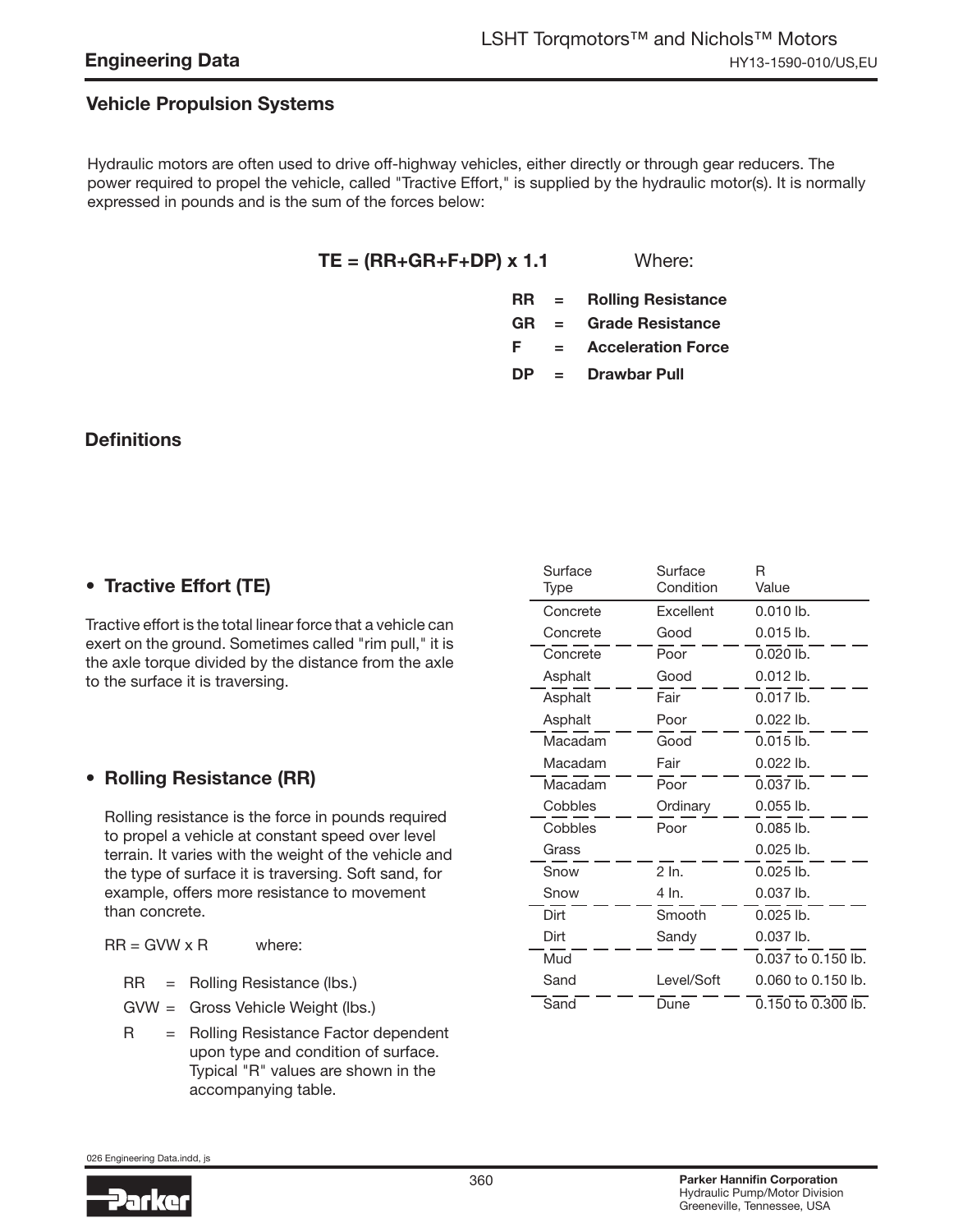# Engineering Data

# • Grade Resistance (GR)

Grade resistance is the additional force required to move a vehicle up an incline. The grade of a slope is normally expressed as a percentage, and represents the number of feet of rise in 100 feet of length. A slope that rises 10 feet in 100 feet has a grade of 10%. The gradeability of a vehicle is defined as the maximum grade the vehicle can climb.

 $GR = 0.01 \times GVM \times G$  where:

GR = Grade Resistance (lbs.)

- GVW = Gross Vehicle Weight (lbs.)
- $G =$  Grade  $(\%)$

The following table gives the approximate relationship between grade in percent and slope in degrees.

Grade (Percent) Slope (Degrees)

| 1%  |              | $0^{\circ}$ 35' |  |
|-----|--------------|-----------------|--|
| 2%  | $1^{\circ}$  | g'              |  |
| 5%  |              | $2^{\circ}$ 51' |  |
| 6%  |              | $3^\circ$ 26'   |  |
| 8%  | $4^{\circ}$  | 35'             |  |
| 10% |              | $5^\circ$ 43'   |  |
| 12% | $6^{\circ}$  | 54'             |  |
| 15% | $8^{\circ}$  | 31'             |  |
| 20% | $11^{\circ}$ | 19'             |  |
| 25% | $14^\circ$   | 3'              |  |
| 32% | $18^{\circ}$ |                 |  |
| 60% | $31^\circ$   |                 |  |

# • Acceleration Force (F)

The force required to accelerate a vehicle from an initial speed V<sub>1</sub> (in feet/second) to speed V<sub>2</sub> in T seconds is the accelerating force in pounds. If the acceleration is from rest, V $_{_{1}}$  is zero.

$$
F = \frac{V \times \text{GVW}}{T \times 32.16} \text{ where}
$$

 $V =$  Change in Velocity (ft. per Second) (Final Velocity - Initial Velocity)

GVW = Gross Vehicle Weight (lbs.)

- $T = T$  ime for Velocity Change (Seconds)
- Note To obtain velocity in feet per second when MPH is known, Multiply MPH by 1.467.

## • Drawbar Pull (DP)

Drawbar Pull is the force a vehicle can exert on a load in addition to the force required to propel itself.

Actual force to tow or push a load can be calculated based upon Rolling Resistance, Accelerating Force and Grade Resistance of towed or pushed load.

# • Motor Torque

The total Tractive effort required to propel a vehicle is the sum of the forces due to Rolling Resistance, Grade Resistance, Acceleration and Drawbar Pull plus 10% for friction and other variables:

$$
TE = (RR + GR + F + DP) \times 1.1
$$

When Tractive Effort has been calculated, hydraulic motor torque can be estimated by:

$$
T = \frac{TE \times r}{G \times N}
$$
 where:

T = Hydraulic Motor Torque (lbs. in.)

- $TE = Trace$
- r = Rolling Radius of Driven Tires (inches)
- G = Gear Reduction Ratio Between Hydraulic Motors and Driven Wheels ( if none, use a value of 1)
- N = Number of Driving Motors

026 Engineering Data.indd, js